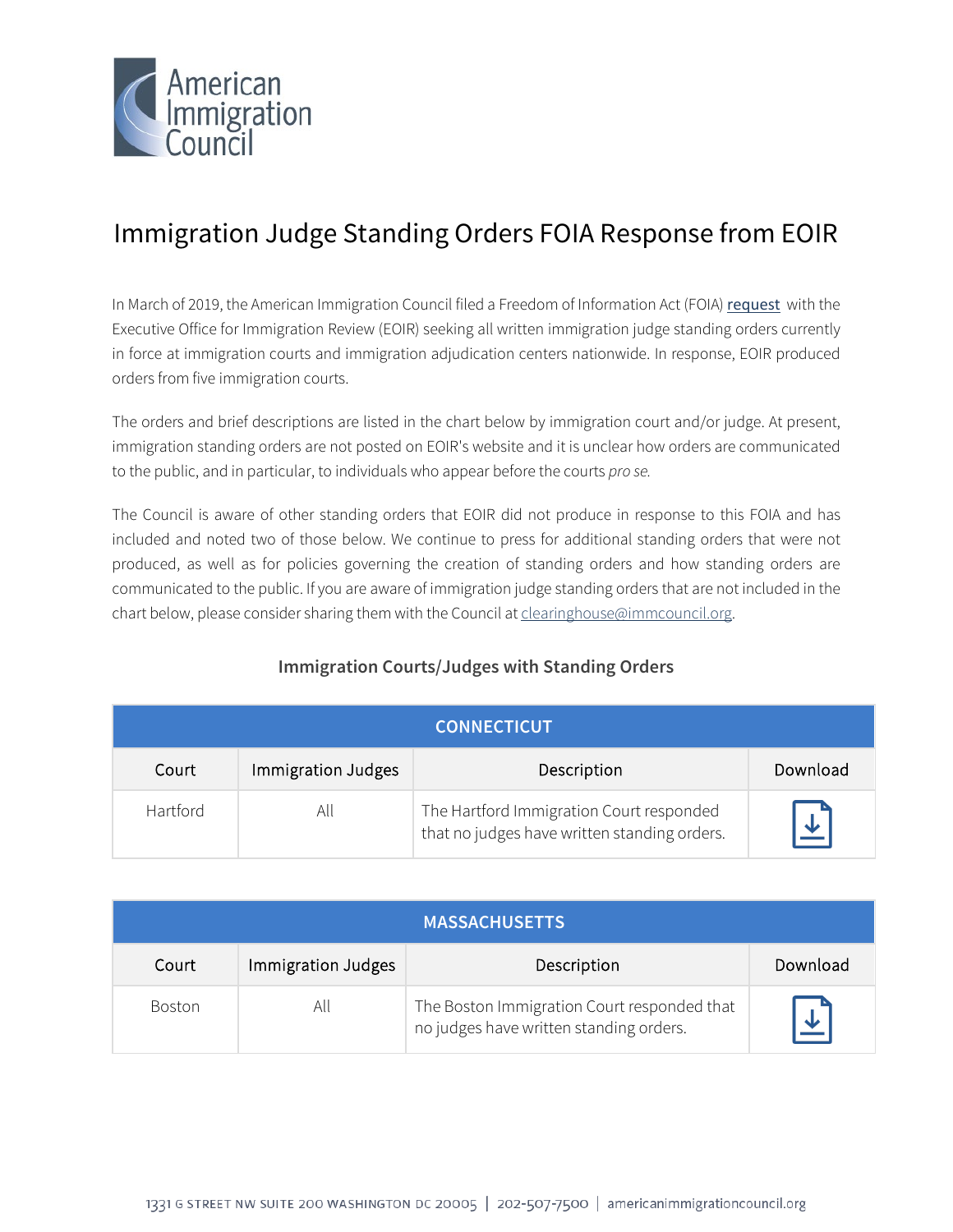| <b>MICHIGAN</b> |                    |                                                                                                                                                                                                                        |                         |
|-----------------|--------------------|------------------------------------------------------------------------------------------------------------------------------------------------------------------------------------------------------------------------|-------------------------|
| Court           | Immigration Judges | Description                                                                                                                                                                                                            | Download                |
| Detroit         | All                | The Detroit immigration Court indicated that<br>Detroit immigration judges have a standing<br>order barring children under a certain age from<br>appearing in designated courtrooms unless<br>they are in proceedings. | $\overline{\mathbf{r}}$ |

| <b>TEXAS</b>                               |                    |                                                                                                                                                                                                                                                                                                                                                                                                                                                                                                                                                                                                               |          |
|--------------------------------------------|--------------------|---------------------------------------------------------------------------------------------------------------------------------------------------------------------------------------------------------------------------------------------------------------------------------------------------------------------------------------------------------------------------------------------------------------------------------------------------------------------------------------------------------------------------------------------------------------------------------------------------------------|----------|
| Court                                      | Immigration Judges | Description                                                                                                                                                                                                                                                                                                                                                                                                                                                                                                                                                                                                   | Download |
| Dallas                                     | All                | The Dallas Immigration Court produced a<br>written standing order governing the filing of<br>applications for relief from removal and<br>supporting evidence with that court.                                                                                                                                                                                                                                                                                                                                                                                                                                 |          |
| El Paso Service<br>Process Center<br>(SPC) | William L. Abbott  | Immigration Judge Abbot has five standing<br>orders governing:<br>Section 212(c) waivers<br>$\blacksquare$<br>Non-LPR cancellation of removal<br>$\blacksquare$<br>LPR cancellation of removal<br>Asylum/withholding of removal/CAT<br>п<br>Adjustment of status with a 212(h) waiver<br>The Council obtained two additional standing<br>orders for Judge Abbot via local practitioners<br>governing:<br><b>Bond hearings</b><br>■<br>Prohibition of telephonic appearances as<br>$\blacksquare$<br>of July 1, 2007 (absent exceptional<br>circumstances or for bond hearings where<br>evidence is contested) |          |